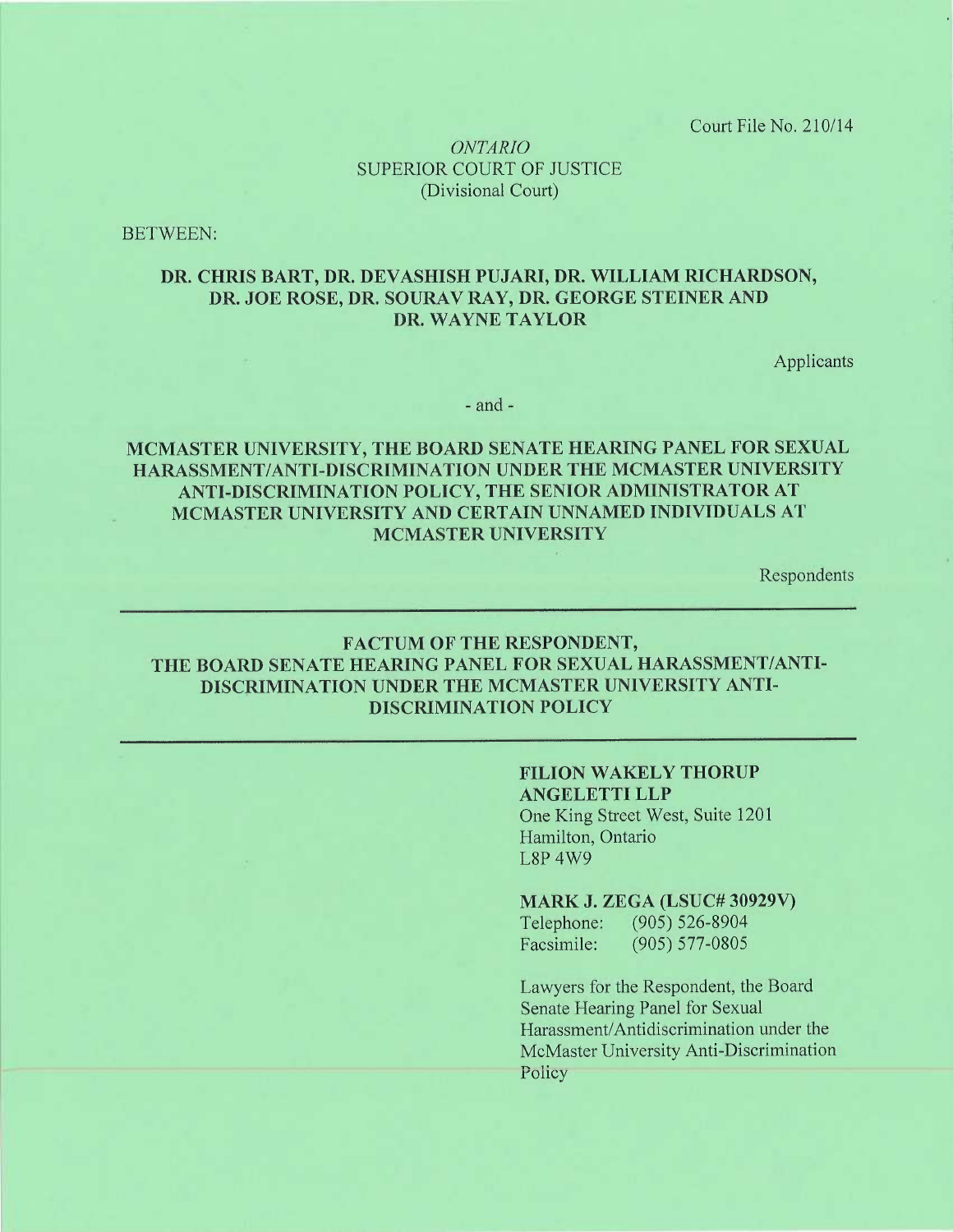TO: BERSENAS JACOBSEN CHOUEST THOMSON BLACKBURN LLP Barristers & Solicitors 33 Yonge Street, Suite 201

Toronto, Ontario MSE 1G4

# PETER M. JACOBSEN (LSUC #17803P)

Telephone: (416) 982-3803 Facsimile: (416) 982-3801

Lawyers for the Applicants

## AND TO: BAKER & MCKENZIE LLP

Barristers & Solicitors Brookfield Place Bay/Wellington Tower 181 Bay Street, Suite 2100 Toronto, Ontario MSJ 2T3

# GEORGE AVRAAM (LSUC #416168)

Telephone: (416) 865-6935 Facsimile: (416) 863-6275

Lawyers for the Respondents, McMaster University, the Senior Administrator at McMaster University, and Certain Unnamed Individuals at McMaster University

 $\bar{z}$ 

#### AND TO: ATTORNEY GENERAL OF ONTARIO

Crown Law Office —Civil 720 Bay Street,  $8^{th}$  Floor Toronto, Ontario M7A 2S9

| Telephone: | $(416)$ 326-4008 |
|------------|------------------|
| Facsimile: | $(416)$ 326-4181 |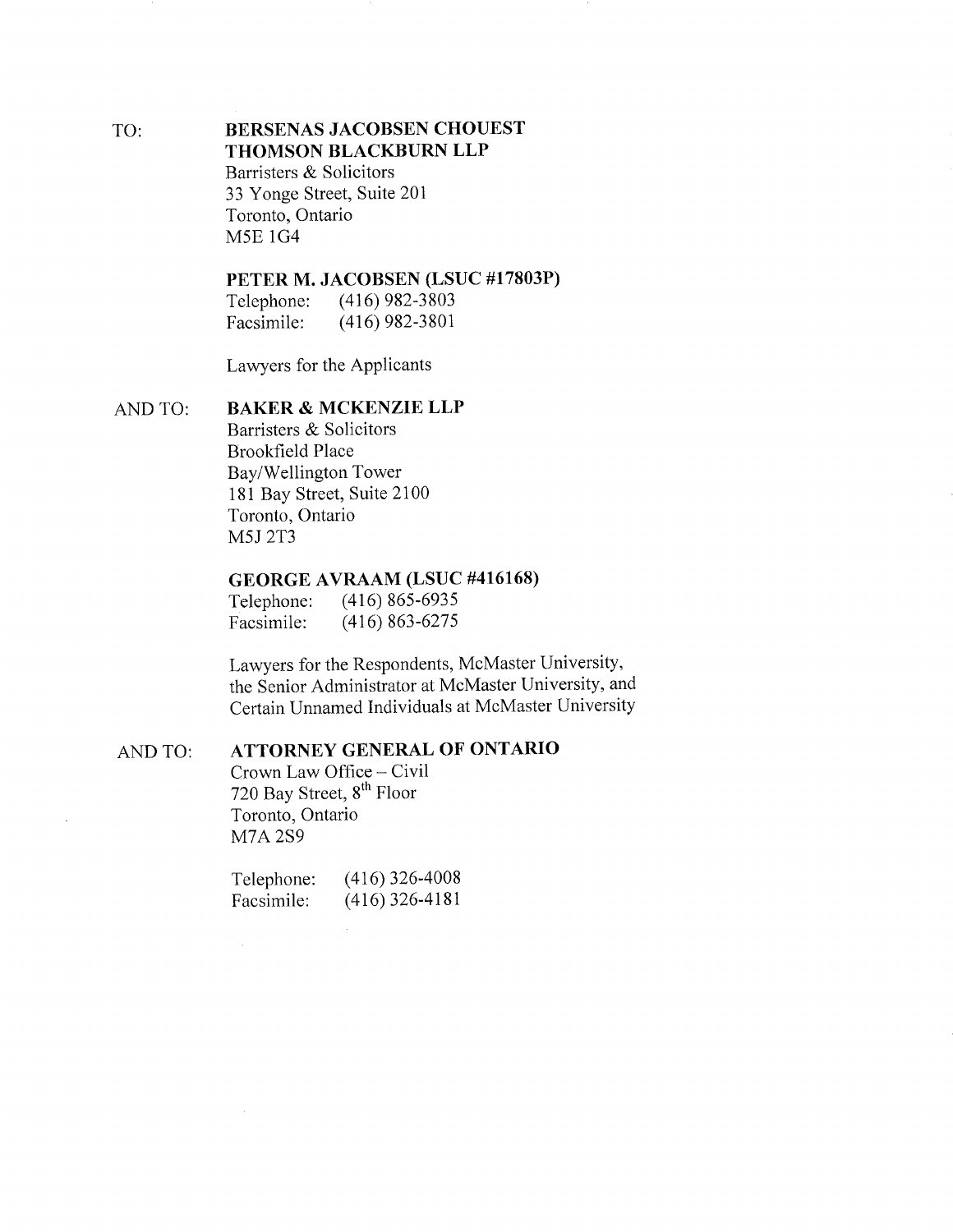# TABLE OF CONTENTS

| <b>PART I</b> – OVERVIEW $\ldots$ $\ldots$ $\ldots$ $\ldots$ $\ldots$ $\ldots$ $\ldots$ $\ldots$ $\ldots$ $\ldots$ $\ldots$ $\ldots$ $\ldots$ $\ldots$ $\ldots$                                                                                                                                                                                                                                              |
|--------------------------------------------------------------------------------------------------------------------------------------------------------------------------------------------------------------------------------------------------------------------------------------------------------------------------------------------------------------------------------------------------------------|
|                                                                                                                                                                                                                                                                                                                                                                                                              |
|                                                                                                                                                                                                                                                                                                                                                                                                              |
| А.                                                                                                                                                                                                                                                                                                                                                                                                           |
| <b>B.</b>                                                                                                                                                                                                                                                                                                                                                                                                    |
| C.                                                                                                                                                                                                                                                                                                                                                                                                           |
| Were the Applicants Provided with an Adequate Level of Procedural Fairness and<br>(a)<br>Natural Justice?                                                                                                                                                                                                                                                                                                    |
| The Content of the Duty of Procedural Fairness<br>i)<br>The Tribunal's Procedural Choices are Owed a Degree of Deference<br>ii)<br>Did the Applicants Waive a Right to Challenge the Tribunal's Procedural Choices<br>iii)<br>through Acquiescence or Consent?<br>Reasonable Apprehension of Bias<br>iv)<br>Failure to Raise a Reasonable Apprehension of Bias at the Earliest Possible<br>V)<br>Opportunity |
| The Standard of Review Applicable to the Tribunal's Decision on Liability and Penalties<br>(b)<br>is Reasonableness                                                                                                                                                                                                                                                                                          |
| Judicial Review of Issues of Fact and Mixed Fact and Law<br>(c)                                                                                                                                                                                                                                                                                                                                              |
| Context and Adequacy of Reasons<br>(d)                                                                                                                                                                                                                                                                                                                                                                       |
| Review of the Tribunal's Decisions<br>(e)                                                                                                                                                                                                                                                                                                                                                                    |
|                                                                                                                                                                                                                                                                                                                                                                                                              |
| <b>SCHEDULE "A"</b>                                                                                                                                                                                                                                                                                                                                                                                          |

LIST OF AUTHORITIES

SCHEDULE "B" RELEVANT STATUTES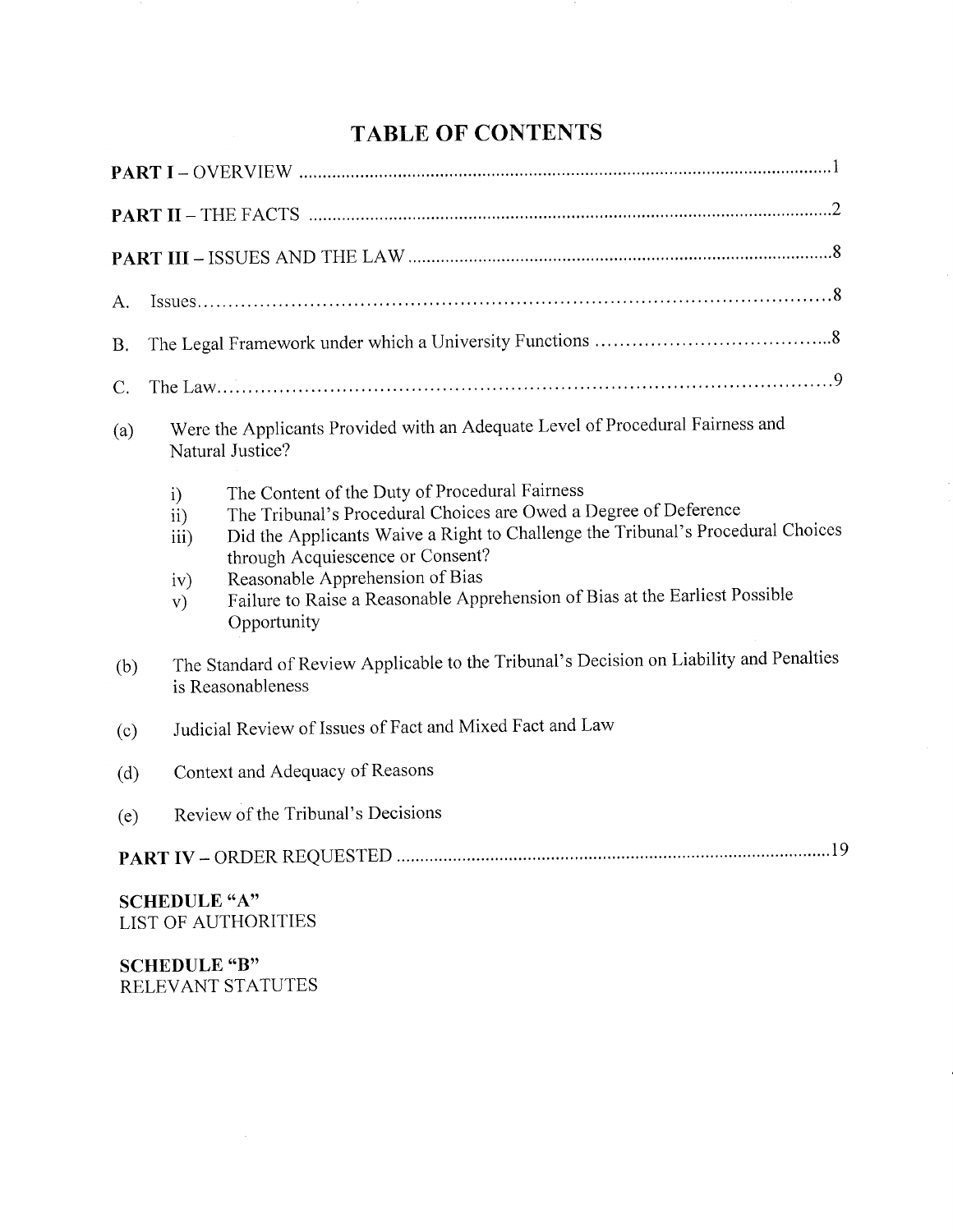# PART I - OVERVIEW

- 1) This is an Application brought by Dr. Chris Bart, Dr. Devashish Pujari, Dr. William Richardson, Dr. Joe Rose, Dr. Sourav Ray, Dr. George Steiner, and Dr. Wayne Taylor for judicial review of the Board Senate Hearing Panel for Sexual Harassment/Anti-Discrimination's (hereinafter referred to as the "Tribunal") decision under the McMaster University Anti-Discrimination Policy (hereinafter also referred to as the "Policy").
- 2) The Tribunal respectfully asks the court to consider the following positions on this Application:
	- (a) The Tribunal functions in accordance with the requirements of the Policy and the Statutory Powers Procedure Act, RSO 1990, c. S. 22 (the "SPPA").
	- (b) Even if issues of procedural fairness are reviewable on a correctness standard, the Tribunal's procedural choices attract significant deference in the circumstances.
	- (c) The Applicants consented through their counsel to many of the alleged unfair procedural processes.
	- (d) The Applicants never raised with the Tribunal any reasonable apprehension of bias issue about Dr. Bonny Ibhawoh. The first time this became an issue was on judicial review.
	- (e) The Tribunal remedial discretion is exercised within the scope of its jurisdiction. The Tribunal's discretion need only be exercised within the range of reasonable outcomes.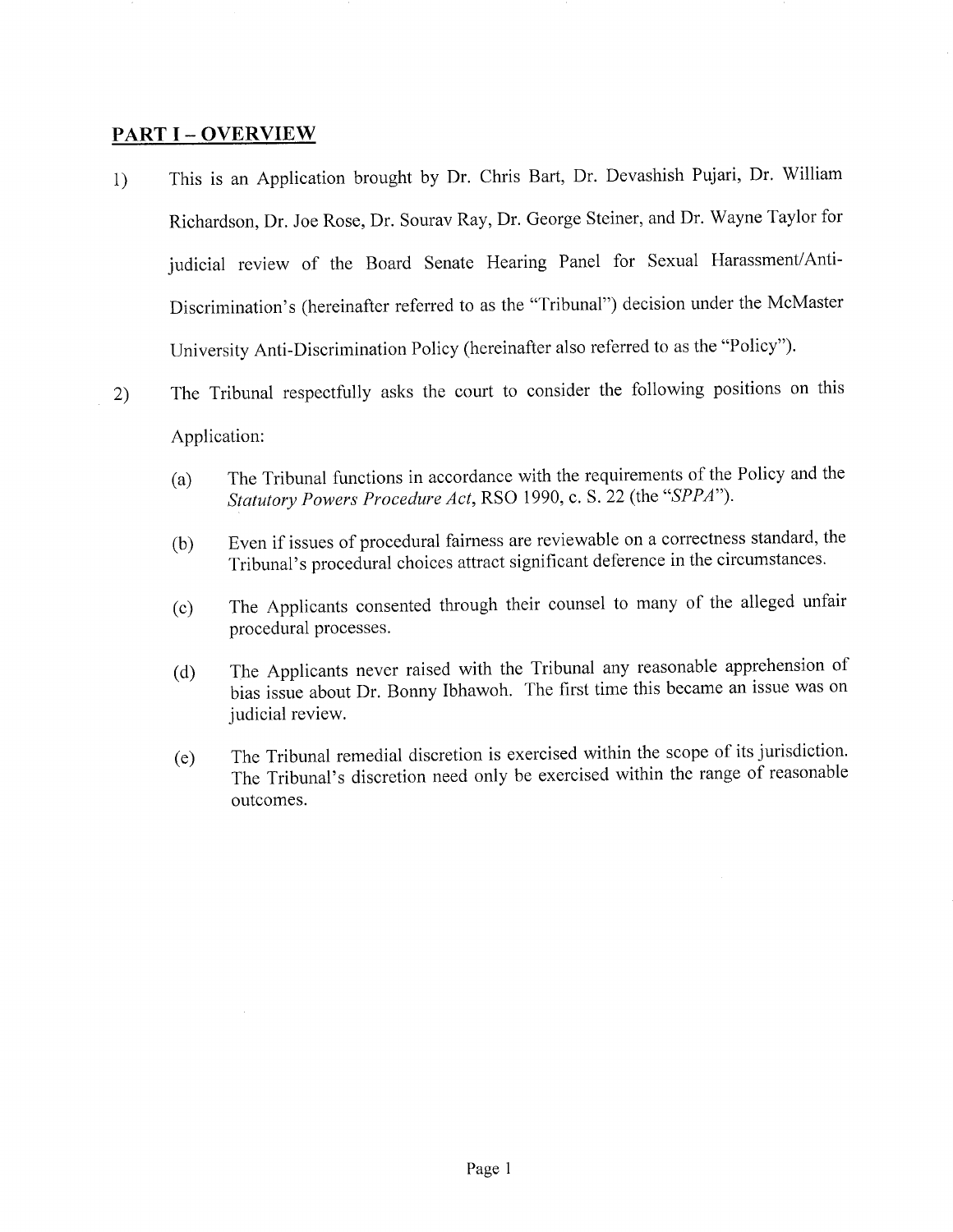# PART II – THE FACTS

## The Tribunal's Participation in the Judicial Review

3) The *Judicial Review Procedure Act* provides, in s.9(2), as follows:

(2) For the purposes of an application for judicial review in relation to the exercise, refusal to exercise or proposed or purported exercise of a statutory power, the person who is authorized to exercise the power may be a party to the application.

#### Judicial Review Procedure Act, R.S.O. 1990, c.J.l.

4) The Tribunal takes no position on the facts in dispute. The Following is submitted to explain the Tribunal's role and jurisdiction. The Tribunal will reference the record where it can assist the Court while seeking to maintain its adjudicative impartiality.

#### Ontario (Energy Board) v. Ontario Power Generation Inc., 2015 SCC 44, paras. 52 to 74.

5) The following describes the relevant statutory provisions and the procedural context under which the Tribunal proceeded.

#### The Tribunal's Jurisdiction

6) The McMaster University Act, 1976 ("the MUA") is an Act of the Ontario Legislature which incorporated McMaster University and established a Board of Governors and <sup>a</sup> Senate, each with its own jurisdiction and powers. This bicameral system of university governance is in place at most Canadian universities.

An Act respecting McMaster University, S.O. 1976, c.98, s.9.

## The Board of Governors

7) The legal responsibilities of the Board of Governors are set out in section 9 of the MUA. Except for such matters as are assigned by the MUA to the Senate, the government, conduct, management and control of the University and of its property, revenues, business and affairs are vested in the Board.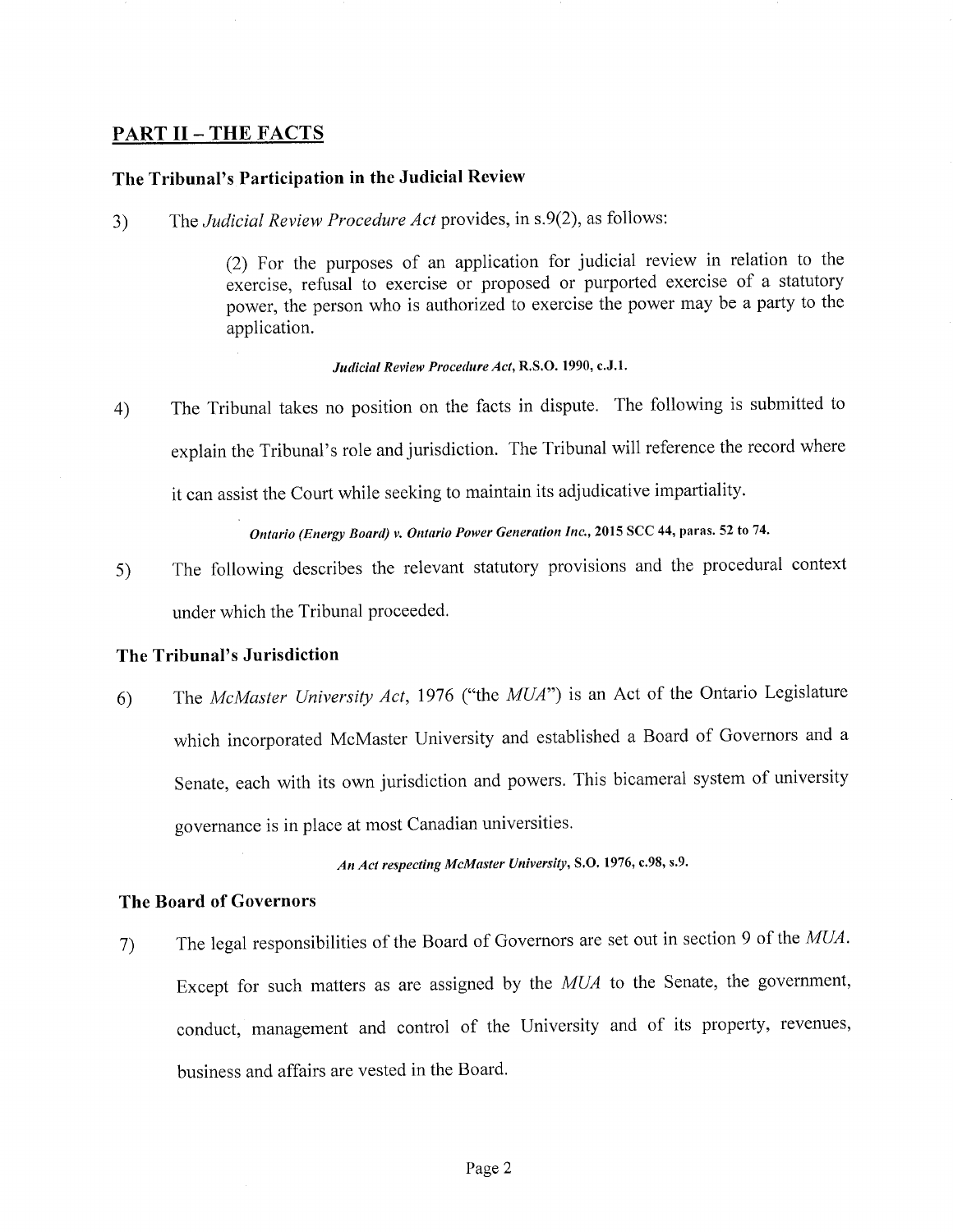#### The Senate

8) The University Senate has broad representation from the University. Representation includes inter alia the Chancellor, administration, alumni, faculty, undergraduate and graduate students.

#### An Act respecting McMaster University, S.O. 1976, c.98, s.12.

9) The Senate of the University has been delegated ultimate responsibility for determining academic policy and regulating the system of education, which includes academic regulations, the criteria and procedures for granting tenure and promotion to faculty members and so on. Section 13(1) provides the Senate with the powers to appoint such committees as it may deem advisable and delegate to any such committee any of its powers.

#### An Act respecting McMaster University, supra, s.13.

## The Anti-Discrimination Policy

- 10) The Senate and the Board of Governors approved the Policy pursuant to the authority delegated under the MUA. The Senate and the Board of Governors have delegated specific aspects of the decision making process to a hearing committee established in the Policy. Sections 12 through 20 of the Policy also address jurisdiction.
- 11) The University Secretariat is the body at the University responsible for impartially administering hearings under various policies. The executive member responsible for the Policy is the University Secretary.
- 12) The Policy is intended to prevent discrimination and harassment, whether under the Ontario Human Rights Code or the Occupational Health and Safety Act. Section 6 confirms: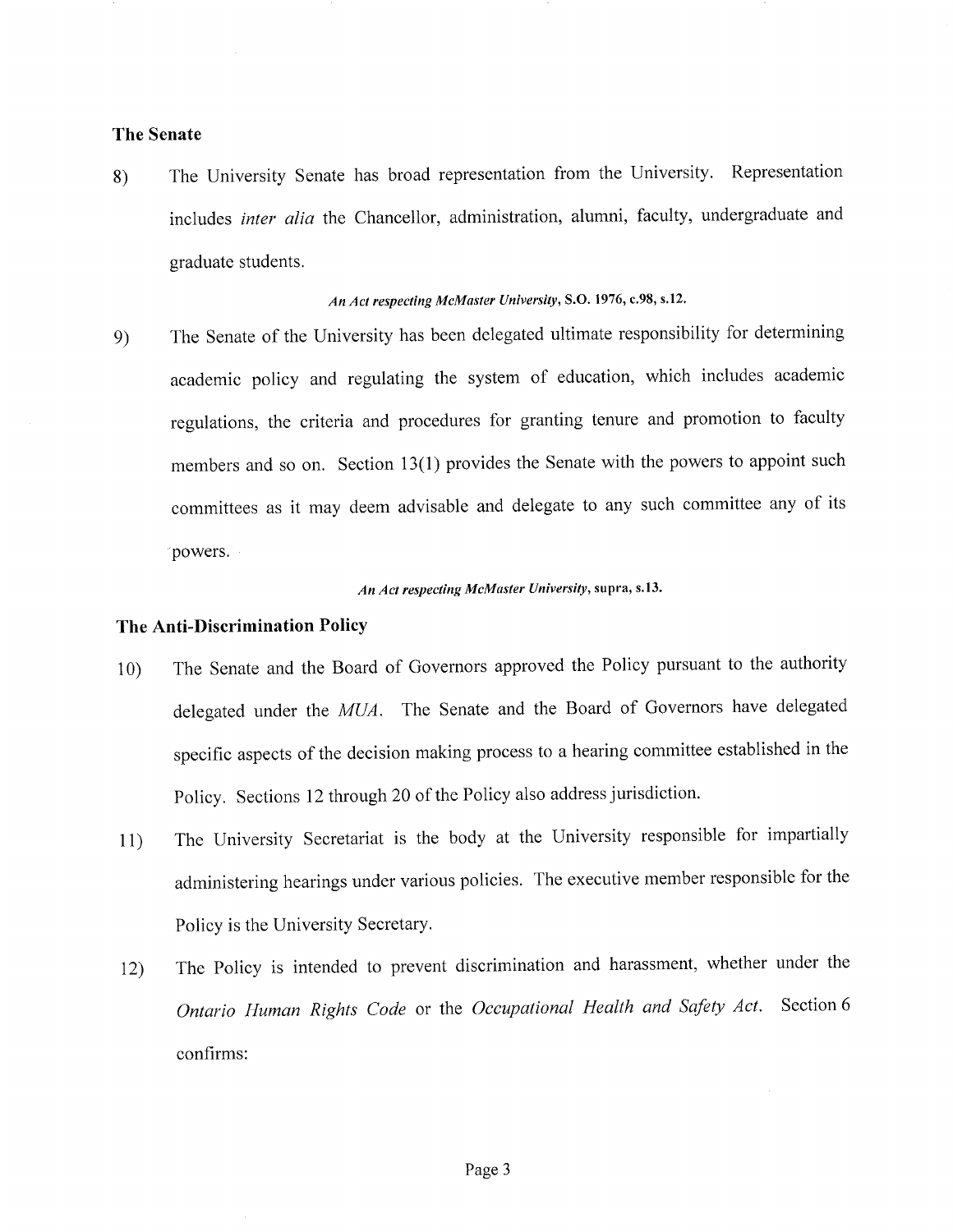The University recognizes its legal and moral responsibility to protect all of its members from discrimination and harassment, and to take action if such behaviour does occur. To these ends, it has developed a policy on, and procedures for, dealing with complaints arising out of such behaviour including a range of discipline and measures up to and including removal. It has also established an educational program to prevent incidents of discrimination.

- 13) Furthermore, the Policy reflects the University's statutory obligations under the Human Rights Code, RSO 1990, c.H.19 (the "Code") to provide a workplace free from discrimination and harassment. Discrimination (s.11a) and harassment (s.11b) are defined under the Policy. The broad definition of harassment in the Policy includes non-Code based harassment.
- 14) Sections 12 and 13 confirm that the Policy applies to all members of the University community. Members of the University are defined to include administrative, research, teaching and non-teaching employees of the University as well as students.
- 15) The Policy identifies that the University can be a complainant (ss.33 to 36) or initiate <sup>a</sup> complaint on behalf of one of its members (s.16(b)). Section 59 of the Policy confirms that the parties to the hearing are those who are identified as signatories to the written complaint and the persons alleged in the written complaint to have breached the Policy.
- 16) The composition of the Hearing Panel is established under Section 48. Selection of the teaching staff who serve on the panel is made by the Senate.
- 17) Objections to the proposed slate is addressed in Section 54. A process is expressly made available to the parties under Section 54 prior to the commencement of the hearing which enables a party to *inter alia* raise bias concerns. Bias concerns could have also been raised with the Tribunal in accordance with the principles of natural justice.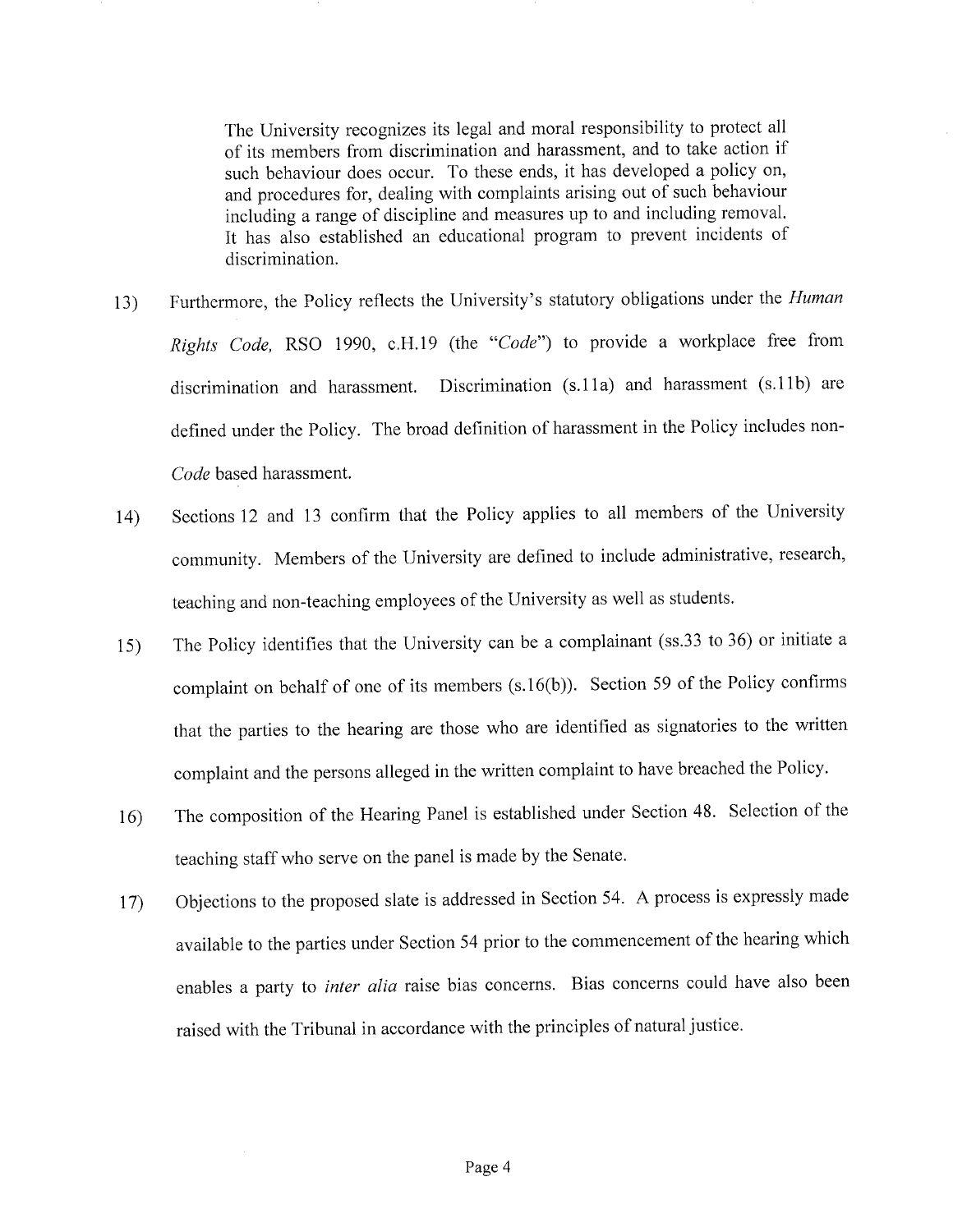18} <sup>A</sup>party could request that the hearing or some part of it should be held in public, in which case the Tribunal would have been required to address any objection to proceeding in-camera.

#### Anti-Discrimination Policy, Section 66.

## The Tribunal's Procedure

- 19) The Statutory Powers Procedure Act ("SPPA") in conjunction with the procedural rules established by the Policy govern a hearing conducted by the Tribunal (sections <sup>56</sup> and 57).
- 20) The Policy recognizes that in the event that a matter is not dealt with either by the Policy or the SPPA, the Tribunal will establish their own procedure in accordance with principles of fairness (section 57).

#### The Statutory Powers Procedure Act

21) The SPPA confirms that its provisions shall be liberally construed to secure the just, most expeditious and cost effective determination of every proceeding on its merits.

#### Statutory Powers Procedure Act, Section 2.

22) The SPPA also confirms that any rule made by a tribunal under Subsection 17.1(4) or Section 25.1, "shall be liberally construed to secure the just, most expeditious and cost effective determination of every proceeding on its merits." Section  $25.1(1)$  also specifically affirms that, "a tribunal may make rules governing the practice and procedure before it. "

## Statutory Powers Procedure Act, Section 2 and 25.1(1).

23) Substantial compliance with the requirements respecting any rule made under the SPPA is sufficient.

#### Statutory Powers Procedure Act, Section 28.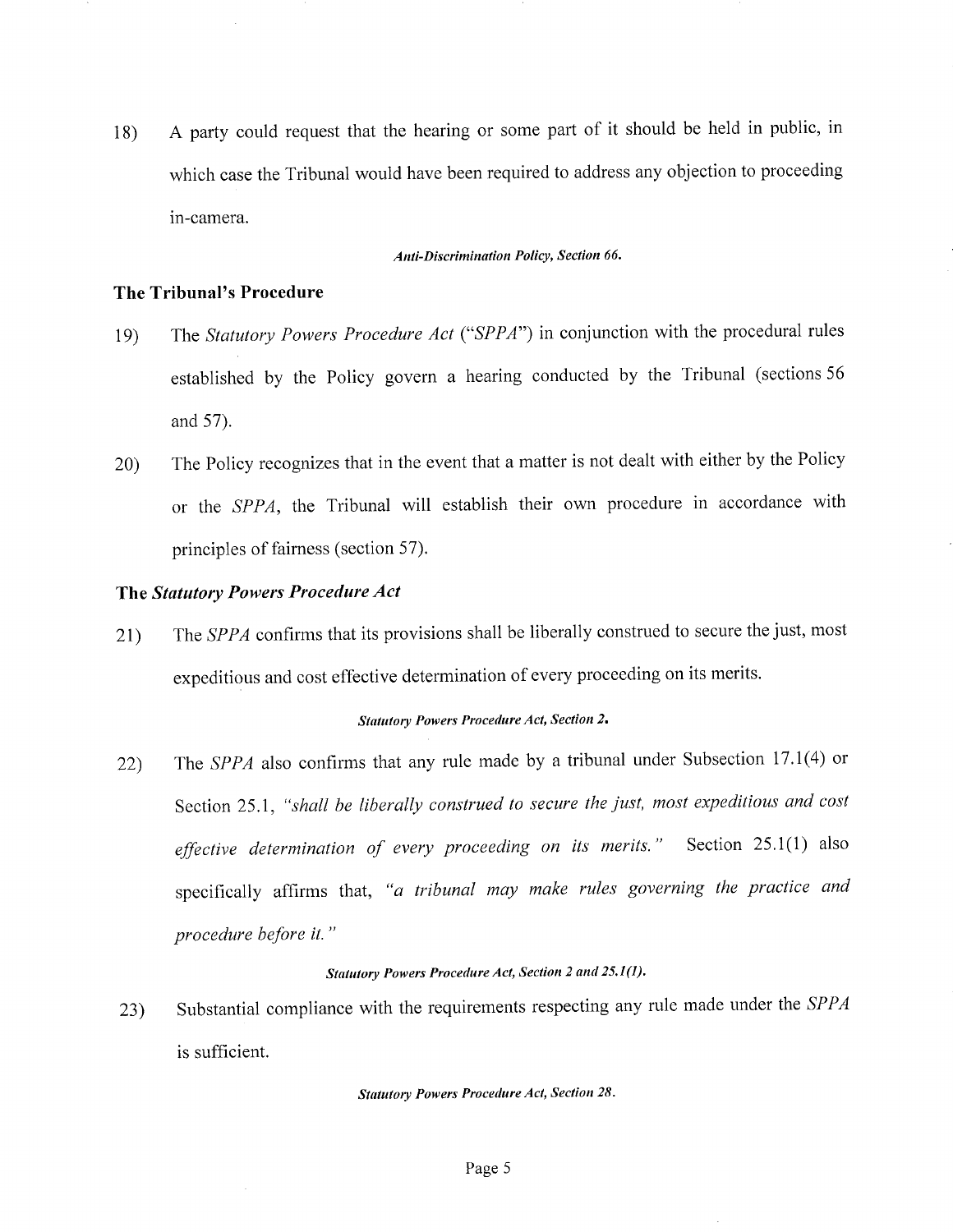24) Procedural requirements under the SPPA or the Tribunal's rules may be waived with the consent of the parties and the Tribunal.

#### Statutory Powers Procedure Act, Section 4.

25) Furthermore, proceedings involving similar questions of fact, law or policy, may be combined with the consent of parties under the SPPA.

## Statutory Powers Procedure Act, Section 9.1(1)(a).

26) The Tribunal is empowered to classify proceedings and set guidelines for procedural steps or processes (Section 4.7) including holding any combination of written, electronic and oral hearings (Section 5.2.1).

#### Statutory Powers Procedure Act, Section 4.7. Statutory Powers Procedure Act, Section 5.2.1.

27) Under the SPPA, the record the proceeding does not include any audio recording but only the "transcript, if any, of the oral evidence given at the hearing ".

## Statutory Powers Procedure Act, Section 20(e).

28) The SPPA confirms that subject to Subsections (2) and (3), a tribunal may admit as evidence, any oral testimony and any document or other thing, whether or not proven under oath or admissible as evidence in a Court. Such evidence, if relevant to the subject matter of the proceeding may be acted upon by the tribunal which may also exclude any evidence which is unduly repetitious.

#### Statutory Powers Procedure Act, Section 15.

## The Tribunal's Remedial Authority

29) The Tribunal has jurisdiction to issue orders under the SPPA. Section 16.1 of the SPPA confirms that a tribunal can "make interim decisions and orders" and also that a tribunal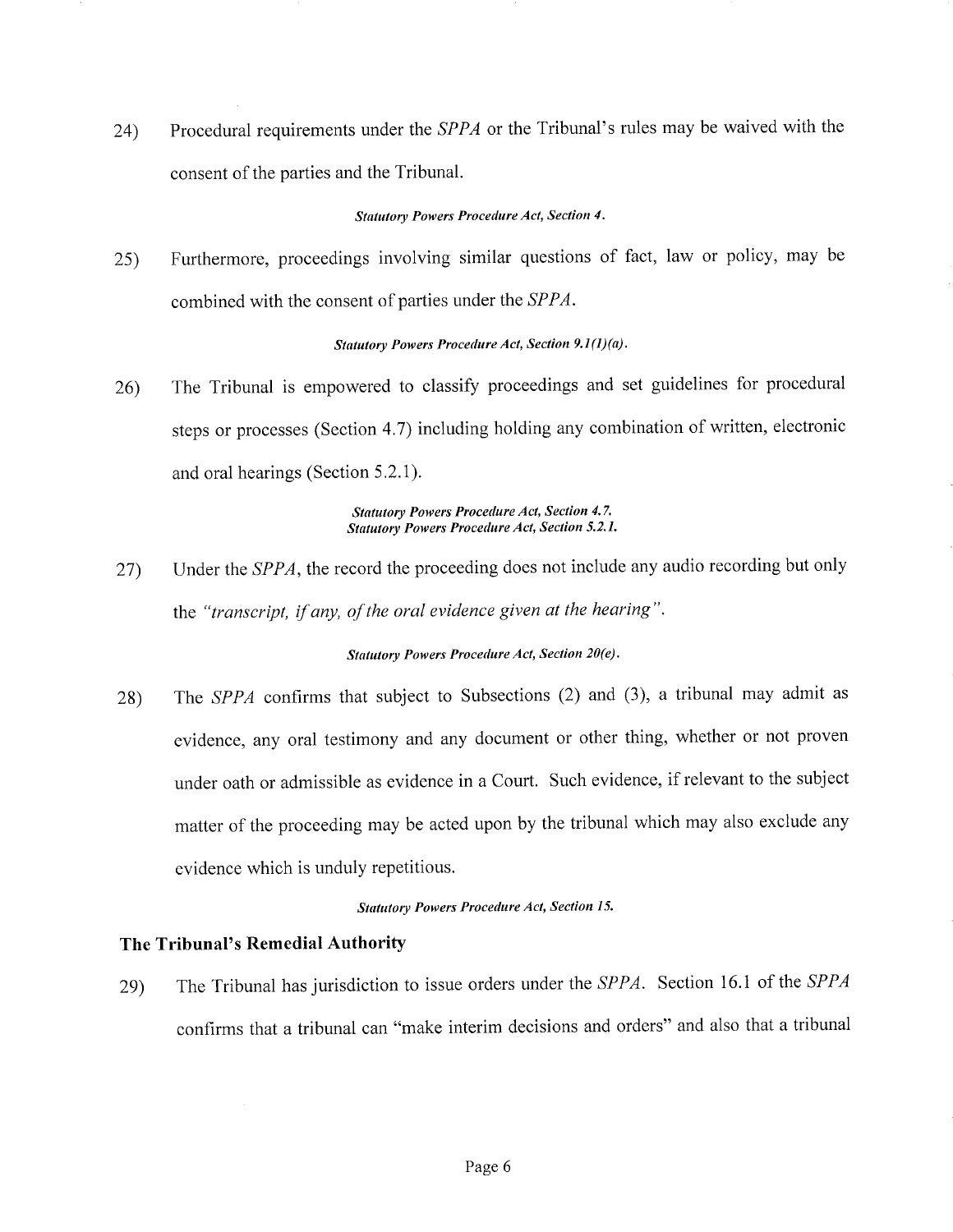may impose "conditions on an interim decision or order". Section 17 confirms that <sup>a</sup> tribunal can make orders with written reasons in its final decision.

- 30) In addition, the Policy identifies sanctions and remedies which may be imposed upon "any respondent", whether a member (Section 71) or a student (Section 72). It further permits the Tribunal to make recommendations concerning "any appropriate sanction or remedies it deems necessary to guarantee that the behaviour is not repeated" (Section 73). Section 57 confirms the procedures set out in the Policy are "in addition" to those provided by the SPPA unless they are in "conflict".
- 31) The Tribunal can recommend that the University take action, including that policies be reviewed or individuals be trained including those who are not parties to a complaint. Section 73 required the Tribunal to recommend appropriate sanctions or remedies that it deemed necessary to guarantee the behaviour was not repeated.
- 32) The Tribunal was required to consider the directives provided to it under the Policy in deciding whether and how to exercise its remedial discretion.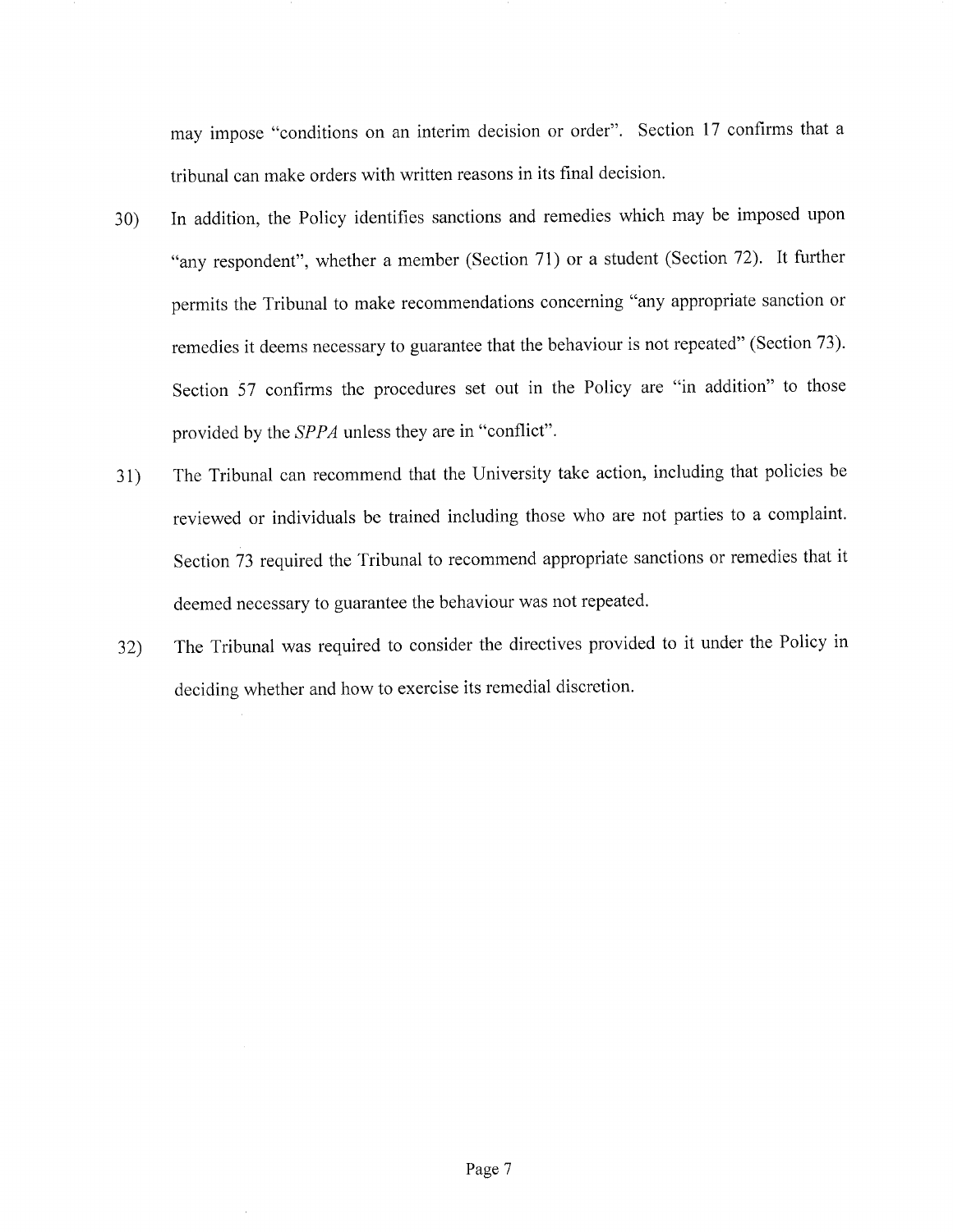## PART III —ISSUES AND THE LAW

## A. The Issues

- 33) The Tribunal wishes to address the following:
	- a) The legal framework under which the Tribunal functioned.
	- b) The requirement that the Tribunal provide an adequate level of procedural Fairness and natural justice after the complaints were referred to it.
	- c) The standard of review applicable to the Tribunal's findings and the recommendations made or the sanctions imposed on the Applicants.

# B. The Legal Framework under which a University Functions

34) The Supreme Court of Canada in Harelkin v. University of Regina commented on the

public and private characteristics of a Canadian university:

"The Act incorporates a university and does not alter the traditional nature of such institution as a community of scholars and students enjoying substantial internal autonomy. While a university incorporated by statute and subsidized by public funds may be in a sense regarded as a public service entrusted with the responsibility of ensuring the higher education of a large number of citizens ... its immediate and direct responsibility extends primarily to its present members, and in practice, its governing bodies function as domestic tribunals when they act in a quasi judicial capacity. The Act countenances domestic autonomy of the university by making provisions for the solution of conflicts within the university. "

Harelkin v. University of Regina 1979 CanLII 18 (SCC).

35) Courts have been reluctant to interfere with academic decisions of universities unless

there has been "manifest unfairness" in the procedure adopted or the decision is

unreasonable.

Paine v. University of Toronto (1982), 34 O.R. (2d) 770 (C.A.). Mulligan v. Laurentian University 2008 ONCA 523 at para. 20 and 22.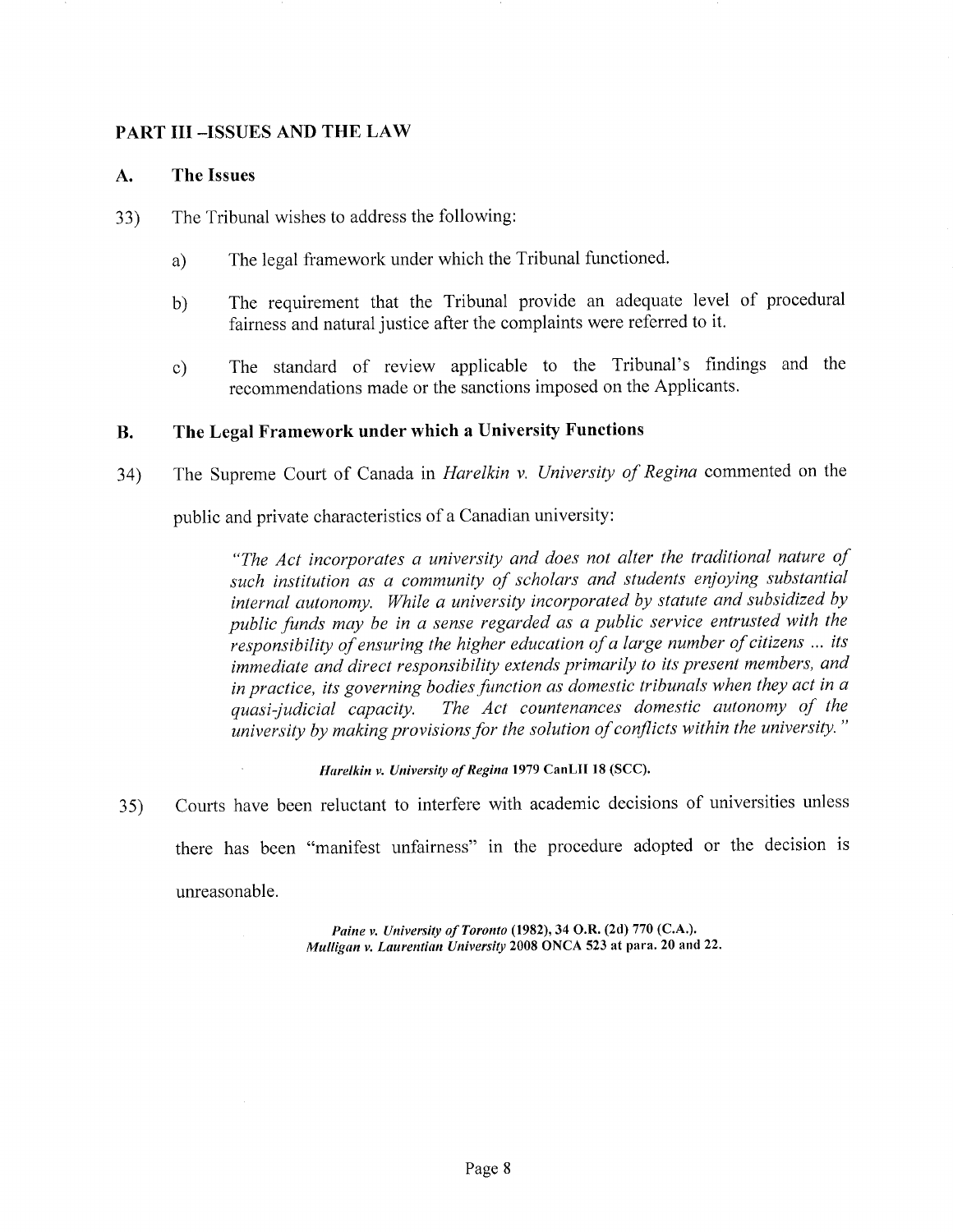## C. The Law

# (a) Were the Applicants Provided with an Adequate Level of Procedural Fairness and Natural Justice?

## i) The Content of the Duty of Procedural Fairness

36) In Baker v Canada (MCI), the Supreme Court confirmed that the requisite content of the duty of procedural fairness depends on the particular statute at issue and the context of the rights affected.

#### Baker v. Canada (Minister of Citizenship and Immigration), 1999 CanLII 699 (SCC) at pars. 22.

- 37) Baker provides a non-exhaustive list of factors relevant to determining the content of the duty of fairness:
	- (1) The nature of the decision being made and the process followed in making it;
	- (2) The nature of the statutory scheme and the terms of the statute pursuant to which the body operates;
	- (3) The importance of the decision to the individual or the individuals affected;
	- (4) The legitimate expectations of the person challenging the decision; and
	- (5) The choices of procedure made by the agency itself.

Baker, supra, at paras. 23-27. Congregation des témoins de Jéhovah de St-Jérôme-Lafontaine v. Lafontain (Village) [2004] 2 S.C.R. 650 at pars. 5.

38) The following general comments were provided by the Supreme Court in Kane v. Board of Governors of the University of BC concerning the process which may be followed by an internal University body:

"The following propositions, in my view, govern the outcome of this appeal:

1. It is the duty of the courts to attribute a large measure of autonomy of decision to a tribunal, such as a Board of Governors of a University, sitting in appeal, pursuant to legislative mandate.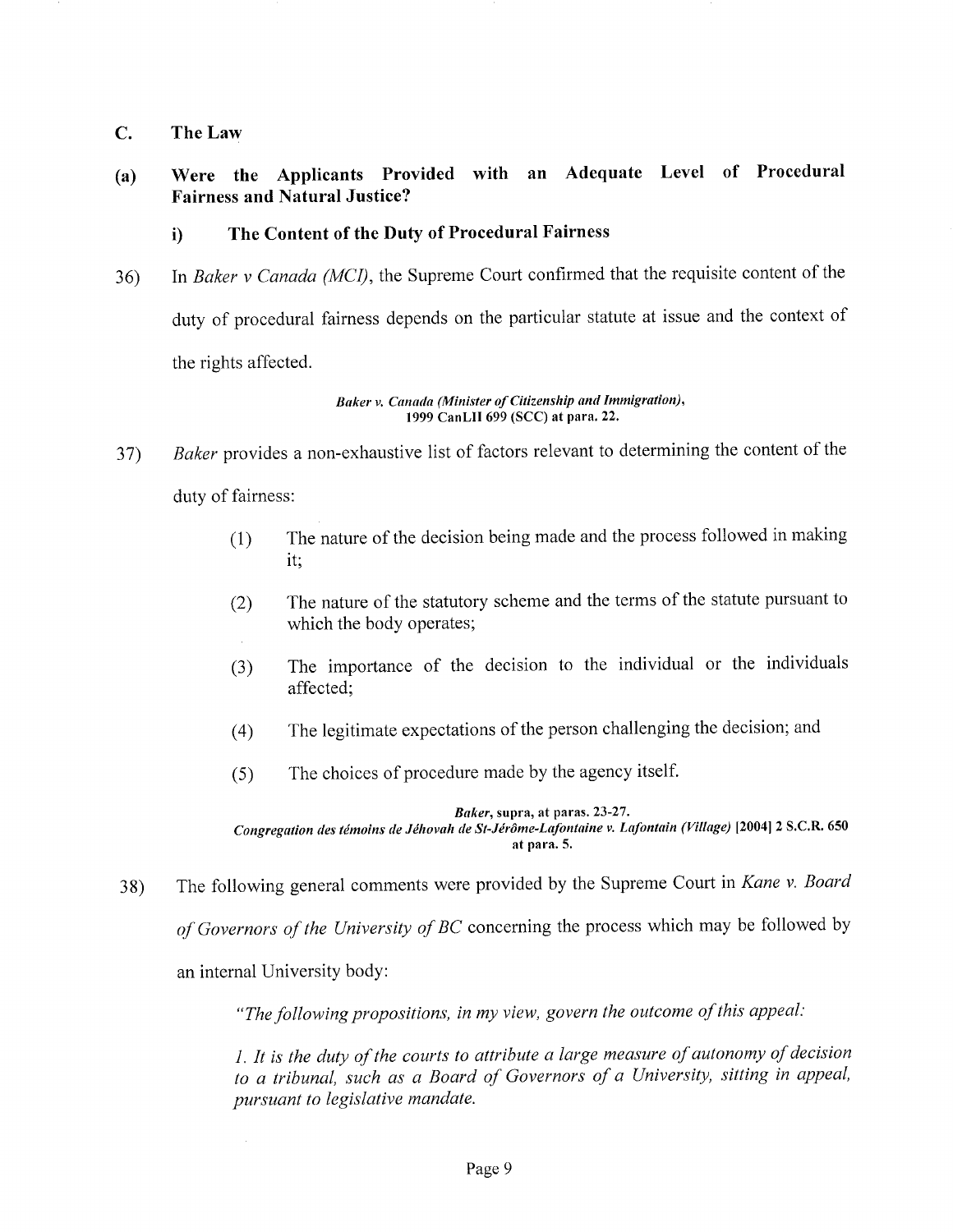The Board is free, within reason, to determine its own procedures, which will vary with the nature of the inquiry and the circumstances of the case.

 $\ddotsc$ 

It would be wrong, therefore, to ask of them, in the discharge of their quasijudicial duties, the high standard of technical performance which one may properly expect of a court. They are not fettered by the strict evidential and other rules applicable to proceedings before courts of law. It is sufficient that the case has been heard in a judicial spirit and in accordance with the principles of substantial justice: per Lord Parmoor in Local Government Board v. Arlidge, at p. 140.

 $\ddotsc$ 

2. As a constituent of the autonomy it enjoys, the tribunal must observe natural justice which, as Harman L.J. said, [Ridge v. Baldwin, at p. 850] is only "fair play in action". In any particular case, the requirements of natural justice will depend on "the circumstances of the case, the nature of the inquiry, the rules under which the tribunal is acting, the subject-matter which is being dealt with, and so forth": per Tucker L.J. in Russell v. Duke of Norfolk, at p. 118. To abrogate the rules of natural justice, express language or necessary implication must be found in the statutory instrument.

3. A high standard of justice is required when the right to continue in one's profession or employment is at stake.

<sup>A</sup>disciplinary suspension can have grave and permanent consequences upon <sup>a</sup> professional career.

4. The tribunal must listen fairly to both sides, giving the parties to the controversy a fair opportunity "for correcting or contradicting any relevant statement prejudicial to their views.

. . .

5. It is a cardinal principle of our law that, unless expressly or by necessary implication, empowered to act ex parte, an appellante authority must not hold private interviews with witnesses (de Smith, Judicial Review of Administrative Action (3rd. ed.) 179) or, <sup>a</sup>fortiori, hear evidence in the absence of a party whose conduct is impugned and under scrutiny. Such parry must, in the words of Lord Denning in Kanda v. Government of the Federation of Malaya, at p. 337, "... know the case which is made against him. He must know what evidence has been given and what statements have been made affecting him: and then he must be given a fair opportunity to correct or contradict them.... Whoever is to adjudicate must not hear evidence or receive representations from one side behind the back of the other. "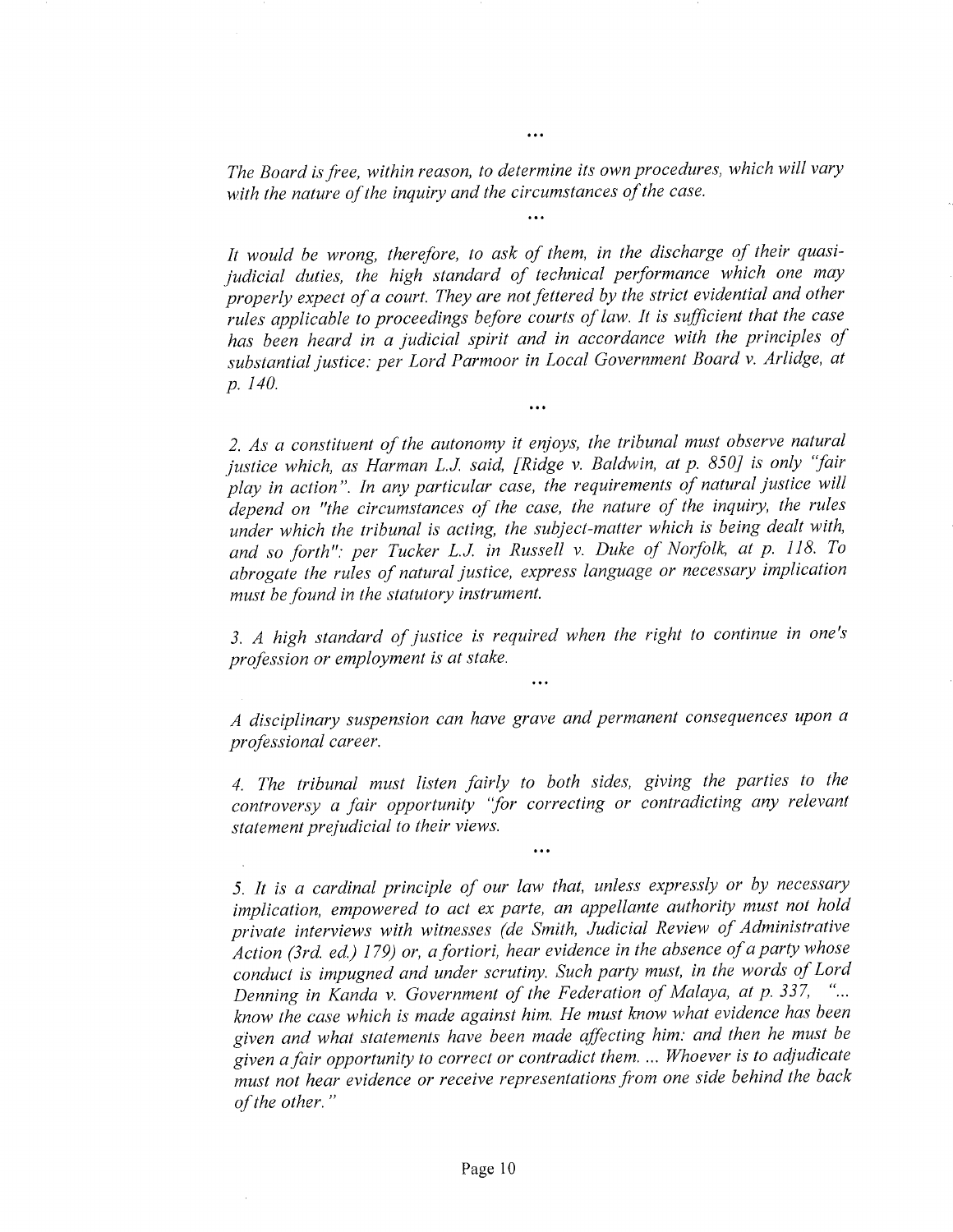6. The court will not inquire whether the evidence did work to the prejudice of one of the parties; it is sufficient if it might have done so.

 $\ddotsc$ 

In the case at bar, the Court cannot conclude that there was no possibility of prejudice as we have no knowledge of what evidence was, in fact, given by President Kenny following the dinner adjournment.

We are not here concerned with proof of actual prejudice, but rather with the possibility or the likelihood of prejudice in the eyes of reasonable persons."

Kane v. Board of Governors of the University of BC, [1980] 1 S.C.R. at 1112 to 1116.

# ii) The Tribunal's Procedural Choices are Owed a Degree of Deference

39) The general standard of review on issues of procedural fairness is correctness. However, the correctness of procedural choices is assessed within the context of the Tribunal's jurisdiction as provided by the statutory policy framework within which it functions. The Tribunal's procedural choices are also entitled to deference under the SPPA.

## Statutory Powers Procedure Act, Sections 2, 25.1(1) and 28.

40) The Court in Baker directs that the choice of procedures made by the agency itself and its institutional constraints be accorded "important weight".

## Baker, supra, at pars. 27.

41) In Re: Sound, the Court commented on the decision-maker's procedural choices. Evans

J.A. wrote at paragraph 42 that:

In short, whether an agency's procedural arrangements, general or specific, comply with the duty of fairness is for a reviewing court to decide on the correctness standard, but in making that determination it must be respectful of the agency's choices. It is thus appropriate for a reviewing court to give weight to the manner in which an agency has sought to balance maximum participation on the one hand, and efficient and effective decision-making on the other.

Re: Sound v Fitness Industry Council of Canada, 2014 FCA 48.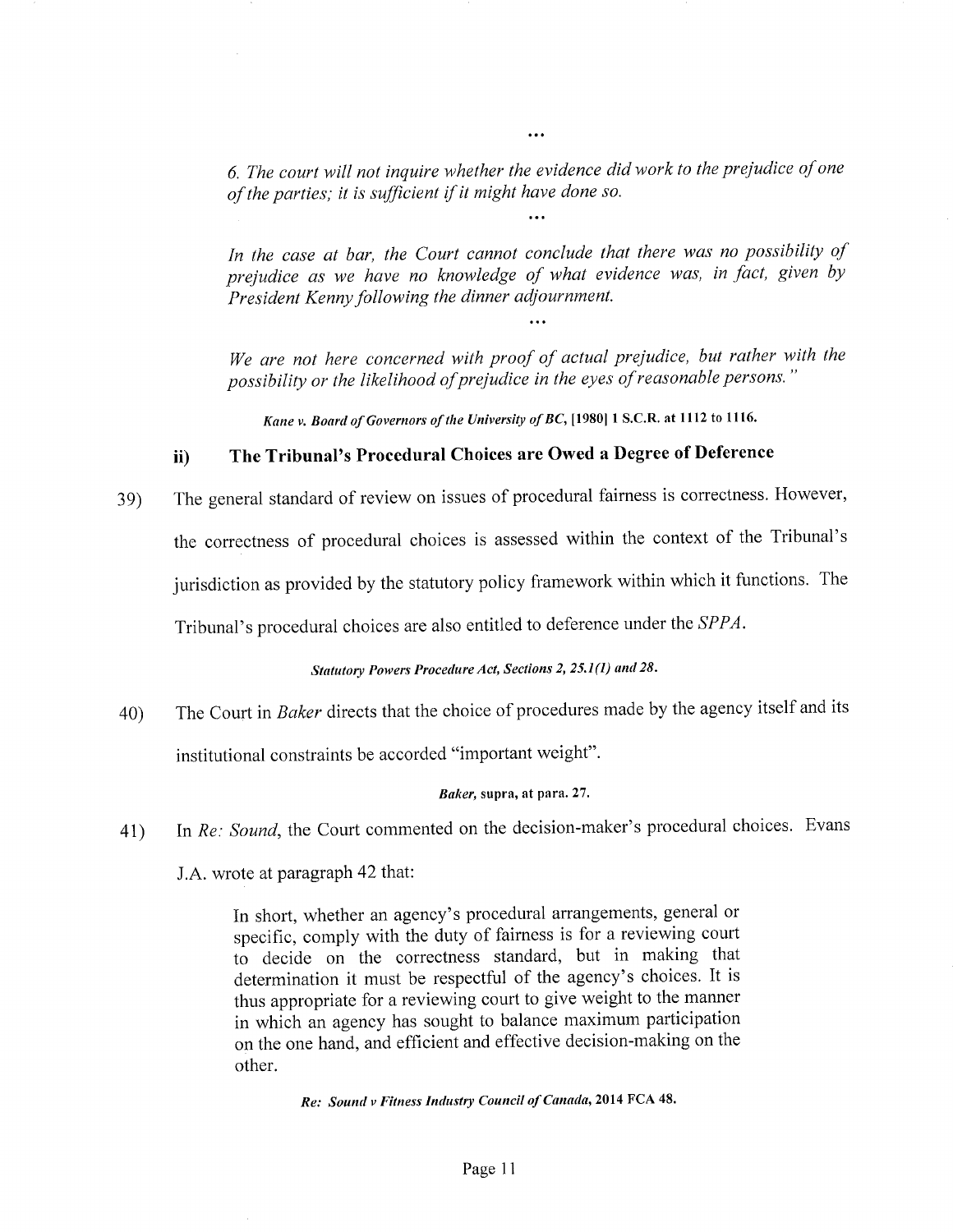42) In Forest Ethics Advocacy Association v National Energy Board, 2014 FCA 245 ("Forest Ethics"), Stratas J.A., writing for the majority, considered the Re: Sound and noted that according to the current state of the authorities in the Federal Court of Appeal "the standard of review is correctness with some deference to the Board's choice of procedure" (para. 70). Further, courts are to be "respectful of the agency's choices" and exercise a "degree of deference" (para. 81).

## Forest Ethics Advocacy Association v National Energy Board, 2014 FCA 245.

43) Many of the procedural issues raised by the Applicants are procedural choices authorized by the Policy and the SPPA. The Court should also consider the choices and representations made by the participants, all of whom were represented by legal counsel when considering claims of procedural unfairness. The Court's deference appears appropriate in the circumstances.

# iii) Did the Applicants Waive a Right to Challenge the Tribunal's Procedural Choices through Acquiescence or Consent?

44) The processes followed by the Tribunal need only be reasonable and/or constitute substantial compliance with hearing requirements. Furthermore, the procedural matters raised by the Applicants must rise to a total absence of jurisdiction on the part of the Tribunal over the subject matter at hand. The Applicants have raised less serious procedural concerns which can be waived under the SPPA or which appear to attract the Court's deference.

#### $RZCD$  v Williams, 2015 ONSC 1792 at para. 53.  $SPPA$  ss.2, 25.1(1), 28, 4, 9.1(1)(a).

45) In RZCD, the Court relied on Giroux v The King, 1917 CanLII 81 (SCC) for the proposition that "consent cannot confer jurisdiction but a privilege defeating jurisdiction may always be waived if the trial court has jurisdiction over the subject matter." The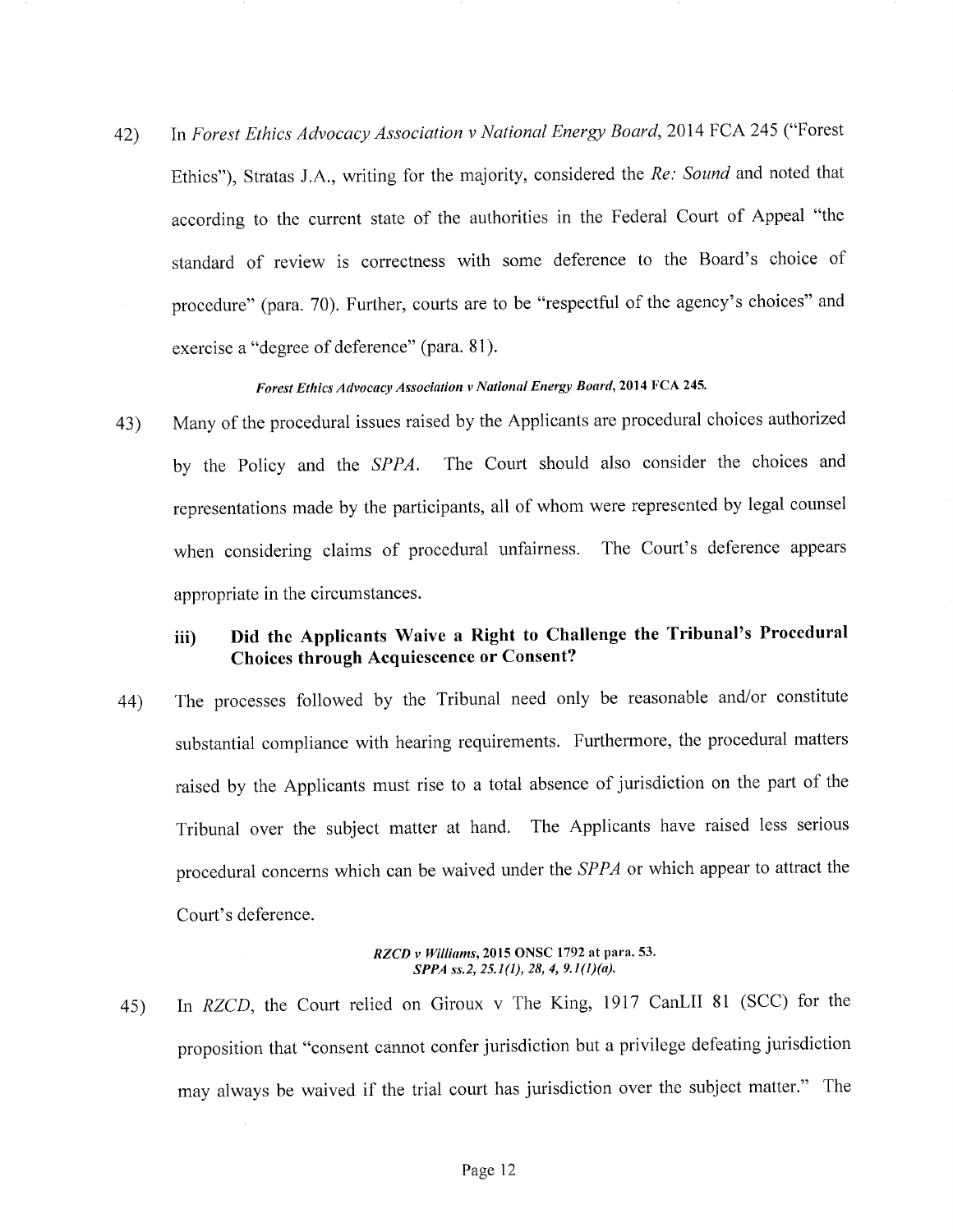Court accepted that acquiescence or consent could waive privileges which would otherwise have resulted in a breach of jurisdiction. The Court considered Professor de

Smith's Judicial Review of Administrative Action, 4<sup>th</sup> Ed. where the author stated:

Consent, waiver and acquiescence. The general rule is that want of jurisdiction cannot be cured by such conduct on the part of the person over whom the purported jurisdiction is exercised, whereas voidable acts may become unimpeachable as a result of such conduct.

#### RZCD, supra, at paras. 52 and 53. Judicial Review of Administrative Action, 4<sup>th</sup> Ed., Stanley A. De Smith.

46) The Court has the discretion to refuse a remedy where there is a waiver of, or acquiescence to a proceeding alleged to have been conducted without procedural fairness or in breach of the rules of natural justice.

#### $R. v$  Marshall, 2002 NSSC 233, at para. 16.

47) An allegation of a violation of natural justice or bias should be raised at the earliest reasonable opportunity. Otherwise, the common law principle of waiver and/or acquiescence may apply. If Applicants acquiesced to the proposed process or consented to decisions and/or if the Applicants failed to raise as an objection during the course of the hearing, they may have waived any subsequent right to challenge the Tribunal's procedural choices.

## Ayaichia v Canada (Minister of Citizenship and Immigration), 2007 FC 239, paras. 23 and 25-26.

48) Alternatively, a party may be estopped from relying upon a breach of the principles of procedural fairness when legal counsel did not object at the hearing.

Keranda v. Canada (Citizenship and Immigration), 2009 FC 125, at para. 23.

## iv) Reasonable Apprehension of Bias

49) The Supreme Court of Canada has articulated the test for reasonable apprehension of bias as follows: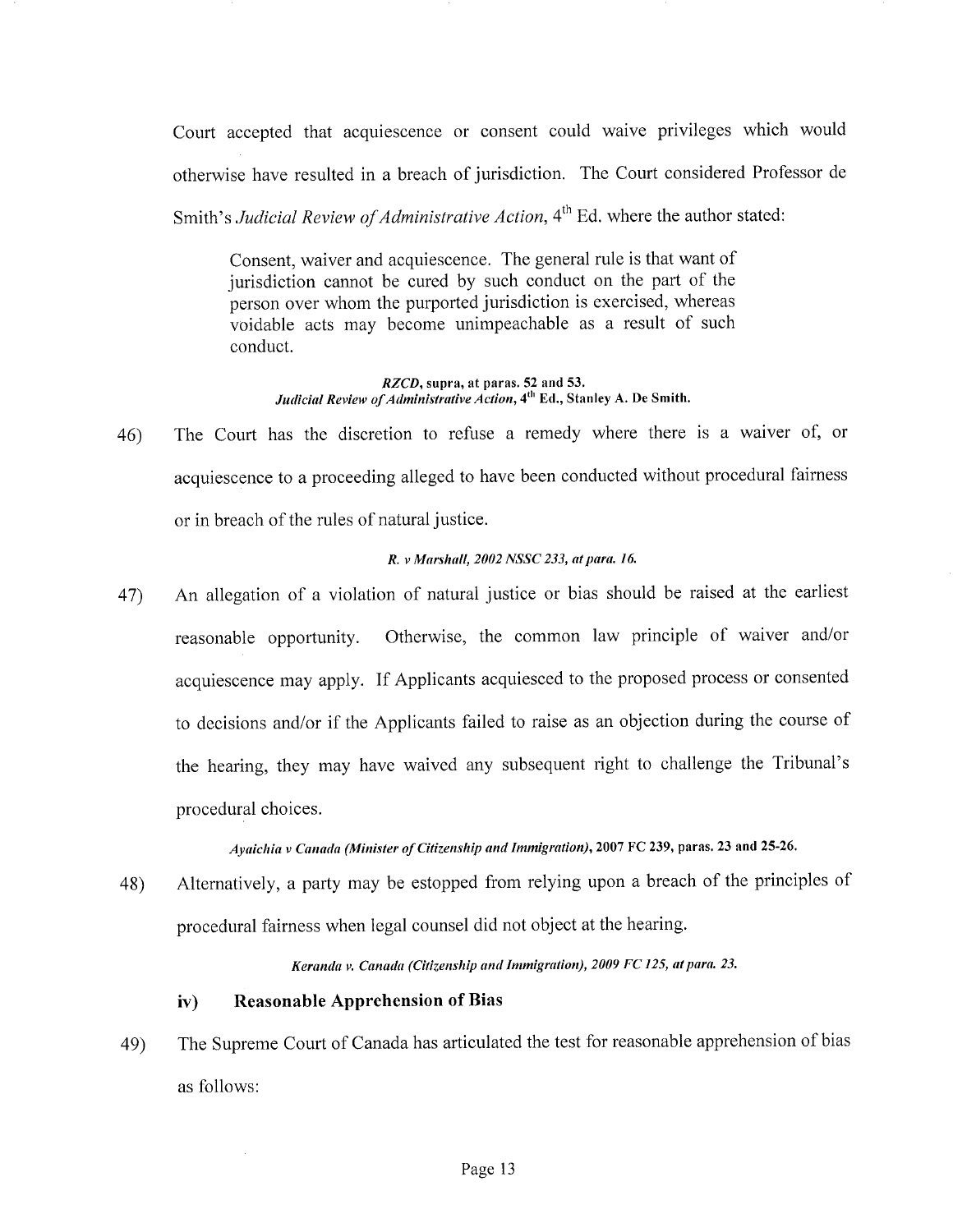[T]he apprehension of bias must be a reasonable one, held by reasonable and right-minded persons, applying themselves to the question and obtaining thereon the required information. In the words of the Court of Appeal, that test is "what would an informed person, viewing the matter realistically and practically  $-$  and having thought the matter through – conclude. Would he think that it is more likely than not that [the decision-maker], whether consciously or unconsciously, would not decide fairly.

Committee for Justice and Liberty v. Canada (National Energy Board), 1976 CanLII 2 (SCC), [1978] 1 S.C.R., 369 at 394-5.

50) Further, there exists a strong presumption of judicial and quasi judicial impartiality.

Analysis of bias allegations requires careful consideration of the entire context and is

highly fact-specific.

[I]mpartiality is the fundamental qualification of a judge and the core attribution of the judiciary (Canadian Judicial Council, Ethical Principles for Judges (1998), at p.30). It is the key to our judicial process, and must be presumed. As was noted by L'HeureuxDube J. and McLachlin J. (as she then was in  $S_r(R,D_r)$ , supra at para. 32, the presumption of impartiality carries considerable weight, and the law should not carelessly evoke the possibility of bias in a judge, whose authority depends upon that presumption.

... this is an inquiry that remains highly fact specific. ... [the inquiry] must be addressed carefully in light of the entire context. There are no shortcuts"

 $\dddot{\phantom{0}}$ 

Wewaykum Indian Band v. Canada, 2003 SCC 45, [2003] 2 S.C.R. 259 at paras. 59, 76 and 77.

51) The presumption of adjudicative integrity and impartiality is not easily rebutted. The onus lies nn the Applicants to provide cogent evidence showing that a reasonable person, appraised of the relevant circumstances, would think that Dr. Ibhawoh failed to decide the issues impartially and independently.

Cojocaru v. British Columbia Women's Hospital and Health Centre, 2013 SCC 30 at para. 22.

52) The reasonable person described in this test is not one who is overly sensitive.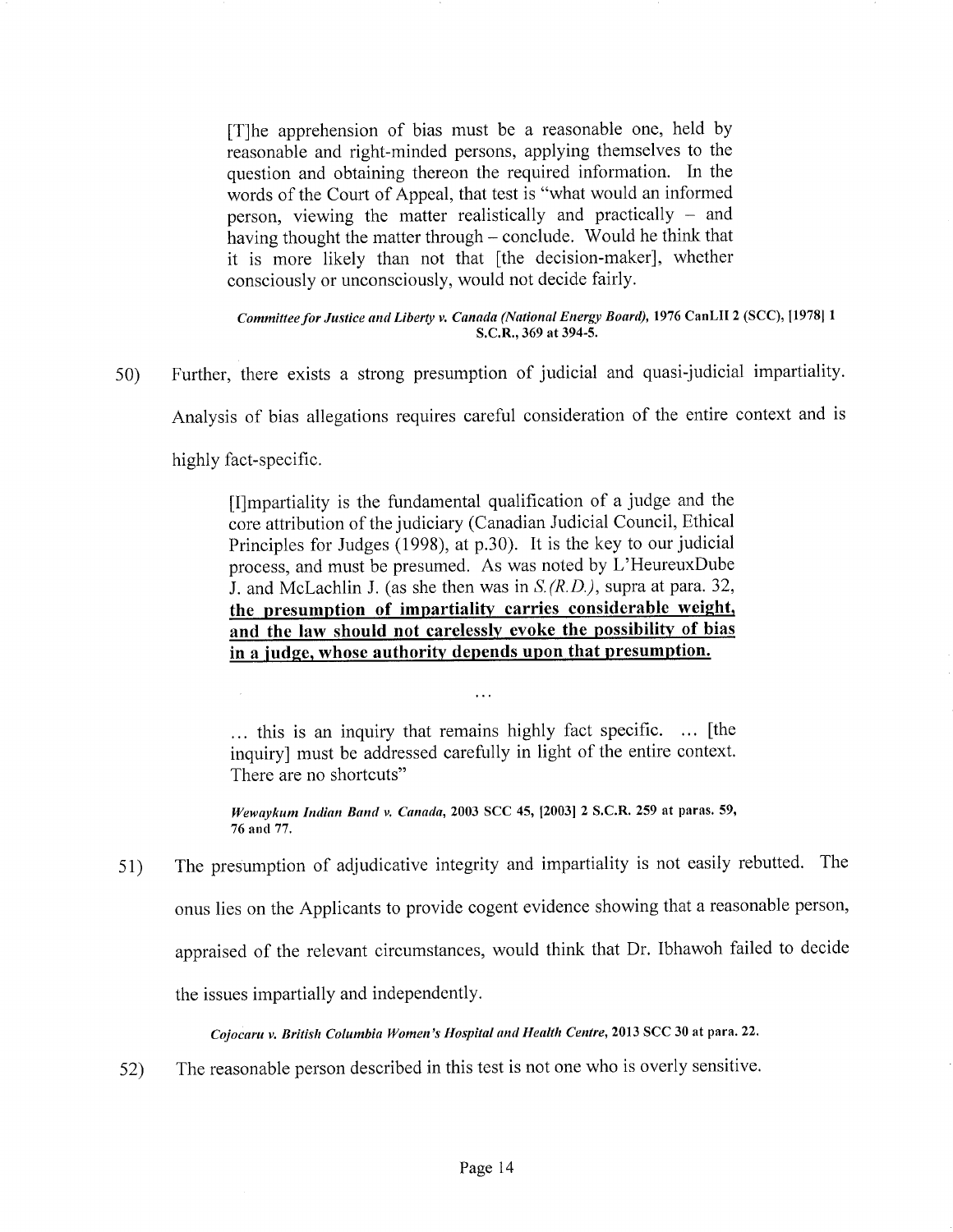#### R. v. S(R.D.), [1997] 3 SCR 484 at pars. 36. Committee for Justice and Liberty supra, at 394-5.

53) The Applicants are required to rebut the presumption of adjudicative integrity and impartiality as well as establish a reasonable apprehension of bias in regards to Tribunal member Dr. Bonny Ibhawoh.

## Institutional Bias

# v) Failure to Raise a Reasonable Apprehension of Bias at the Earliest Possible **Opportunity**

54) It is improper for a party to hold an allegation of procedural fairness, including an apprehension of bias in reserve for use only if the outcome is not in its favour. Waiting until the results of the hearing are known deprives the adjudicative body of the opportunity to address the concern. The earliest practical opportunity arises when the applicant is aware of the relevant information and it is reasonable to expect the objection to be raised. Failure to object at the earliest practical opportunity constitutes a waiver.

> Rally v Telus Communications Inc., 2013 FC 858, at para. 18. Eckervogt v British Columbia, 2004 BCCA 398, at paras. 47-49. Benitez v Canada (Minister of Citizenship and Immigration), 2006 FC 461, at paras. 212-220.

55) IF a Tribunal member is unable, for any reason, to complete the hearing or participate in the decision, then the remaining members may complete the hearing and render <sup>a</sup> decision under the Policy.

> Statutory Powers Procedure Act, Section 4.4(1). Anti-Discrimination Policy, Section 70(a).

# (b) The Standard of Review Applicable to the Tribunal's Decision on Liability and Penalties is Reasonableness

56) In Dunsmuir v. New Brunswick, the Supreme Court rearticulated its approach to the reasonableness standard of review and the concept of judicial deference as follows:

> Reasonableness is a deferential standard animated by the principle that underlies the development of the two previous standards of reasonableness: certain questions that come before administrative tribunals do not lend themselves to one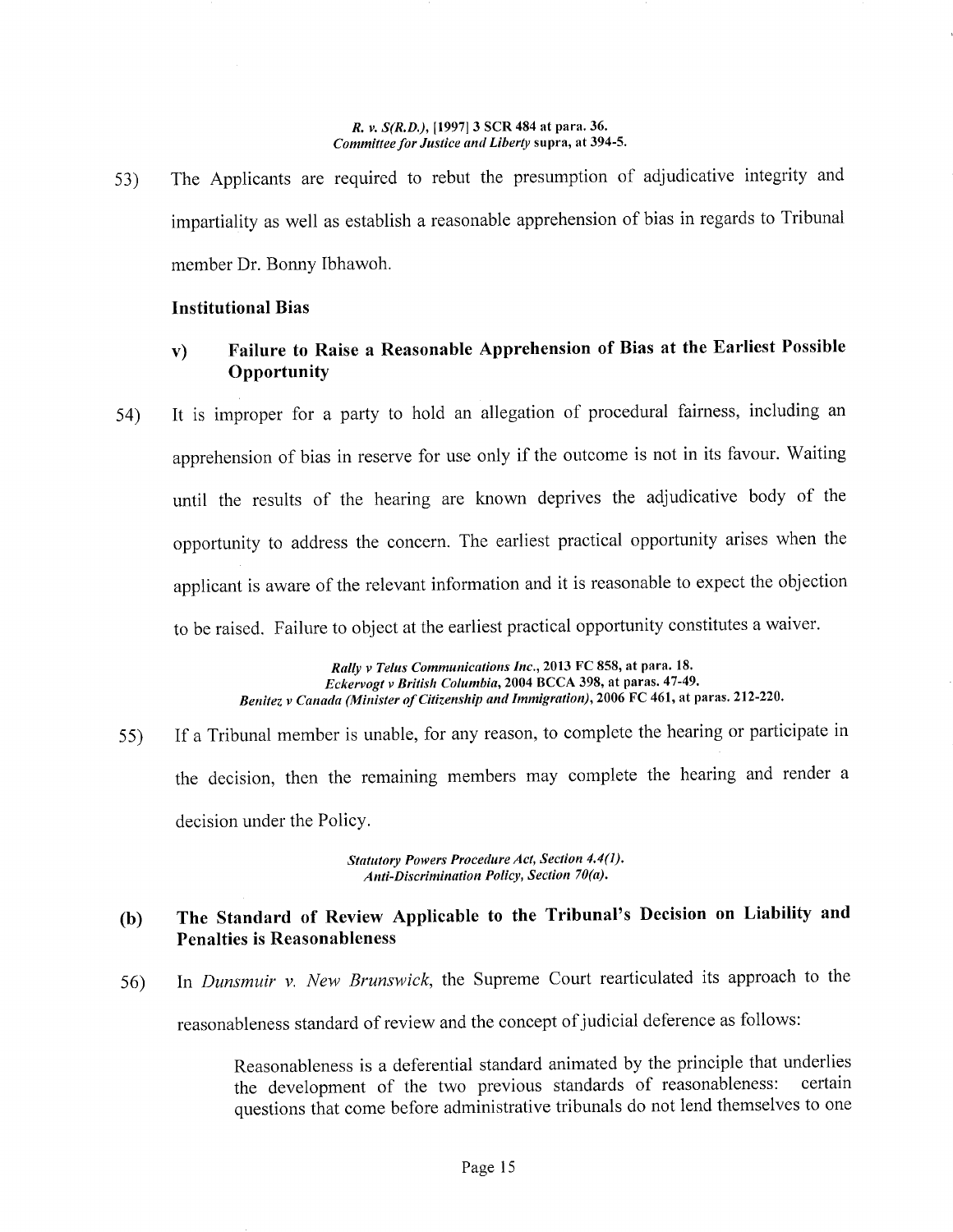specific, particular result. Instead, they may give rise to a number of possible, reasonable conclusions. Tribunals have margin of appreciation within the range of acceptable and rational solutions. A court conducting a review for reasonableness inquires into the qualities that make a decision reasonable, referring both to the process of articulating the reasons and to outcomes. In judicial review, reasonableness is concerned mostly with the existence of justification, transparency and intelligibility within the decision-making process. But it is also concerned with whether the decision falls within a range of possible, acceptable outcomes which are defensible in respect of the Facts and law.

#### Dunsmuir v. New Brunswick, (2008) SCC 9, at para. 47.

## 57) Further, pursuant to Dunsmuir:

... the process of judicial review involves two steps. First, courts ascertain whether the jurisprudence has already determined in a satisfactory manner the degree of deference to be accorded with regard to a particular category of question. Second, where the first inquiry proves unfruitful, courts must proceed to an analysis of the factors making it possible to identify the proper standard of review. [para. 62]

#### Dunsmuir, supra at para. 62.

- 58) Under Dunsmuir, the standard of correctness governs:
	- (1) A constitutional issue;
	- (2) A question of "general law `that is both of central importance to the legal system as a whole and outside the adjudicator's specialized area of expertise"' (Dunsmuir, at para. 60 citing Toronto (City) v. C. U.P.E., Local 79, 2003 SCC 63, [2003] 3 S.C.R. 77, at para. 62);
	- (3) The drawing of jurisdictional lines between two or more competing specialized tribunals; and
	- (4) A "true question of jurisdiction or *vires*" (paras. 58-61).

#### Dunsmuir, supra at paras. 58-61.

- 59) Reasonableness is normally the governing standard where the question:
	- (1) Relates to the interpretation of the tribunal's enabling (or "home") statute or "statutes closely connected to its function, with which it will have particular familiarity" (para. 54);
	- (2) Raises issues of fact, discretion or policy; or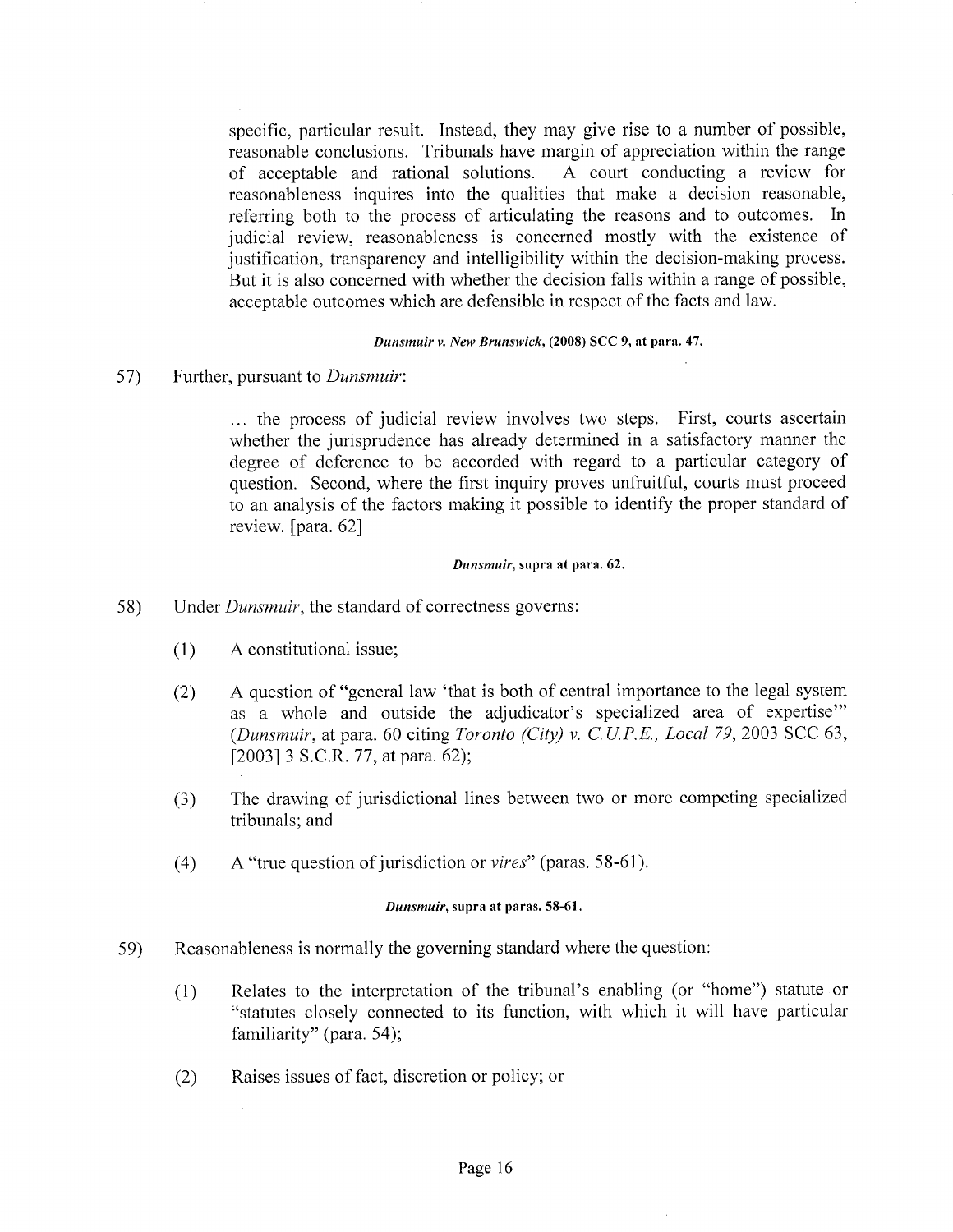(3) Involves inextricably intertwined legal and factual issues (paras. 51 and 53-54).

## Dunsmuir, supra at paras. 51, 53 and 54.

60) Reviewing judges can usefully begin their analysis by determining whether the subject matter of the decision before them for review falls within one of the non-exhaustive categories identified by Dunsmuir.

## Dunsmuir, supra at para. 64.

61) Other than alleged breaches of natural justice and procedural fairness, the issues raised in this application appear to fall within categories which, according to Dunsmuir, attract the standard of reasonableness.

> Mulligan, supra at para. 20. Telfer v University of Western Ontario, 2012 ONSC 1287, at pars. 47. Deng v University of Toronto, 2011 ONSC 835, at paras. 30-32. Baharloo v University of British Columbia, 2014 BCSC 762, at paras. 56-63. Alghaithy y University of Ottawa, 2012 ONSC 142, at para. 31.

## (c) Judicial Review of Issues of Fact and Mixed Fact and Law

62) Dunsmuir articulates the expectation that deference will be afforded to a tribunal's findings of fact or mixed fact and law. Deference should also be afforded to tribunals when they exercise discretion or make policy decisions.

Where the question is one of fact, discretion or policy, deference will usually

apply automatically (Mossop, at pp. 599-600; Dr.  $Q_i$ , at para. 29; Suresh, at paras. 29-30). We believe that the same standard must apply to the review of questions where the legal and factual issues are intertwined with and cannot be readily separated.

## Dunsmuir, supra at para. 53.

Yet when the standard of review is reasonableness, the reviewing judge's role is not to posit alternate interpretations of the evidence; rather, it is to determine whether the Committee's interpretation is unreasonable (...) With respect, when applying a standard of reasonableness *simpliciter*, the reviewing judge's view of the evidence is beside the point; rather, the review judge should have asked whether the Committee's conclusion on this point had some basis in the evidence (see Ryan, supra).

Dr. O. v. College of Physicians and Surgeons of British Columbia, 2003 SCC at para. 41.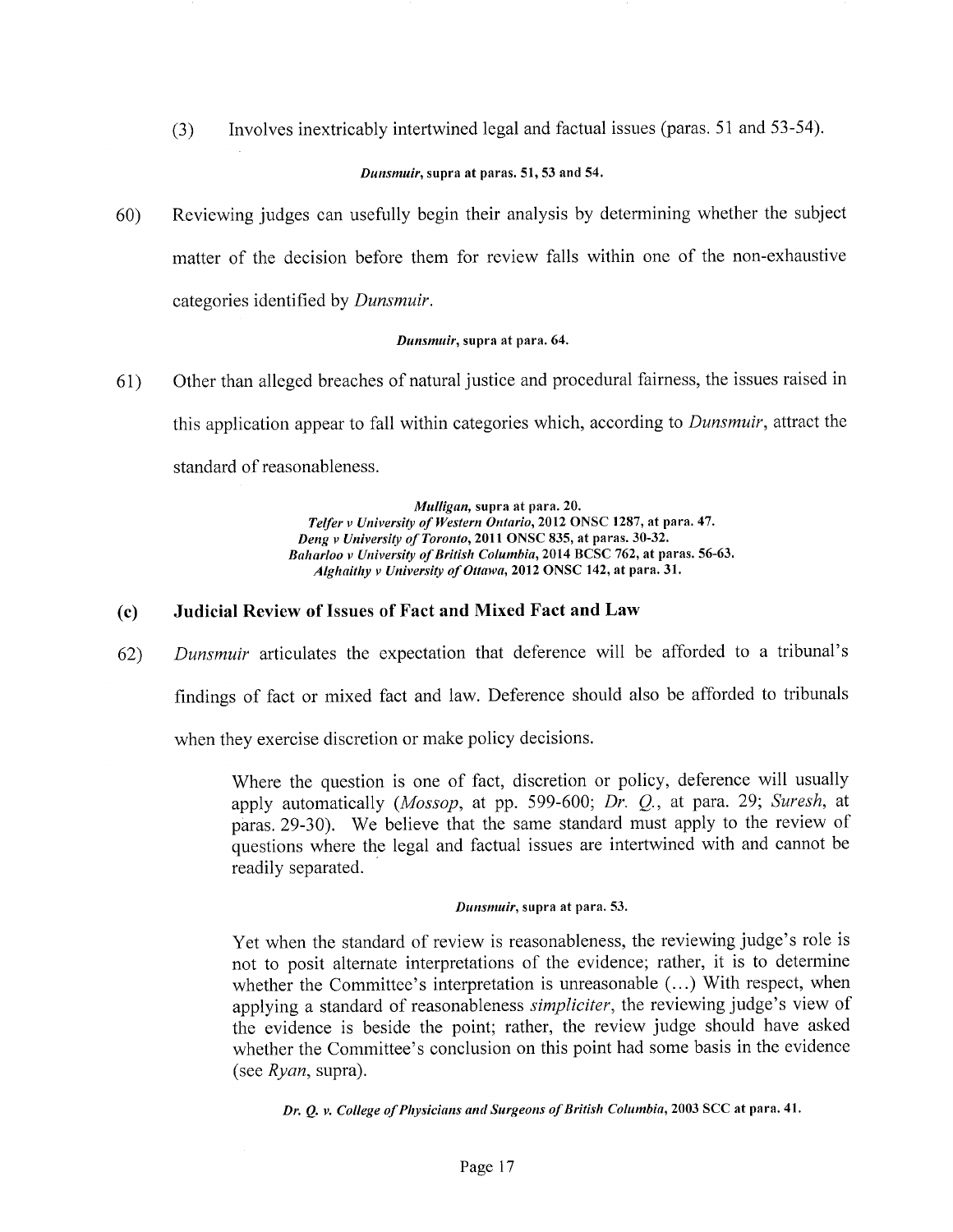## (d) Context and Adequacy of Reasons

63) Applying these principles to the task of judicial review ensures respect for the context in which the decision is made, and for the adjudicator's knowledge regarding the complexities, nuances, and imperatives of the particular legislative regime. Reasonableness review "takes its colour" from this context.

> Dunsmuir, supra, at para. 49. Canada (Citizenship and Immigration) v. Khosa, 2009 SCC 12 at para. 59.

## (e) Review of the Tribunal's Decisions

64) The question for a reviewing court is whether the result arrived at by the Tribunal falls within the range of possible and acceptable outcomes which are defensible in respect of the facts and the law. The focus of this inquiry distinguishes judicial review from review on an appeal.

> Shaw v. Phipps, 2012 ONCA 155 at para. 10. Canada (Human Rights Commission) v. Canada (Attorney General), 2011 SCC 53 at paras. 30-31.

65) The Court of Appeal's decision in Peel Law Association v. Pieters clarifies these principles.

> The only issue on judicial review was whether the Vice-chair's decision fell within the range of reasonable outcomes. On judicial review it is not enough that the reviewing court be persuaded that one could arrive at a different decision based on the same evidentiary record. To succeed on judicial review in this case it was necessary to show that the tribunal could not reasonably arrive at the decision it did.

> > Peel Law Association v. Pieters, 2013 ONCA 396 at para. 132.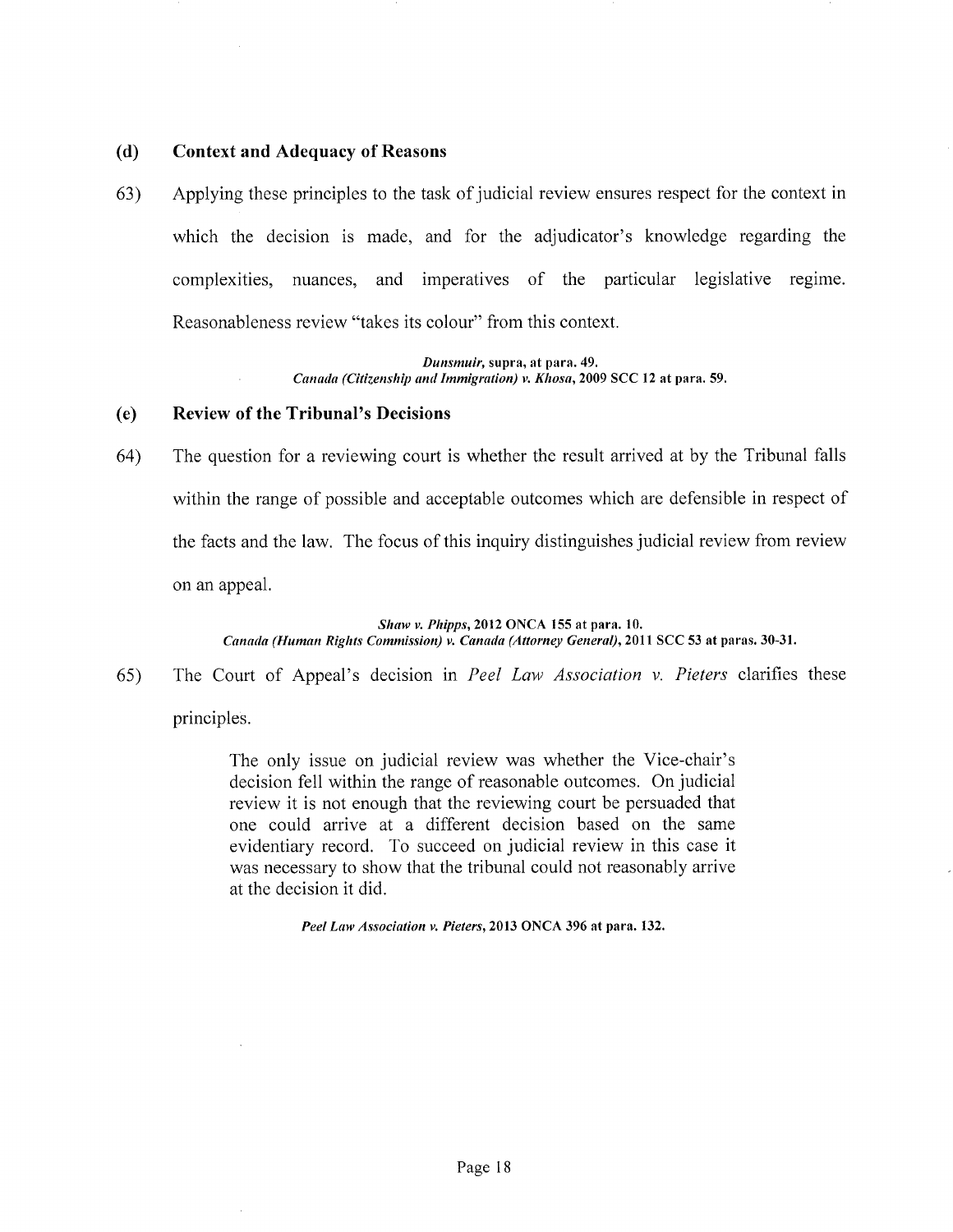# PART IV -ORDER REQUESTED

- 66) The Tribunal takes no position with respect to the orders sought by the Applicants, other than if the Application is allowed, the Tribunal asks that any unresolved matter under the Policy be remitted to it.
- 67) The Tribunal does not seek its costs of this proceeding.

ALL OF WHICH IS RESPECTFULLY SUBMITTED this the 22<sup>nd</sup> day of October, 2015.

Mark J. Zega Filion Wakely Thorup Angeletti LLP

Lawyer for the Respondent, the Board Senate Hearing Panel for Sexual Harassment/Antidiscrimination under the McMaster University Anti-Discrimination Policy